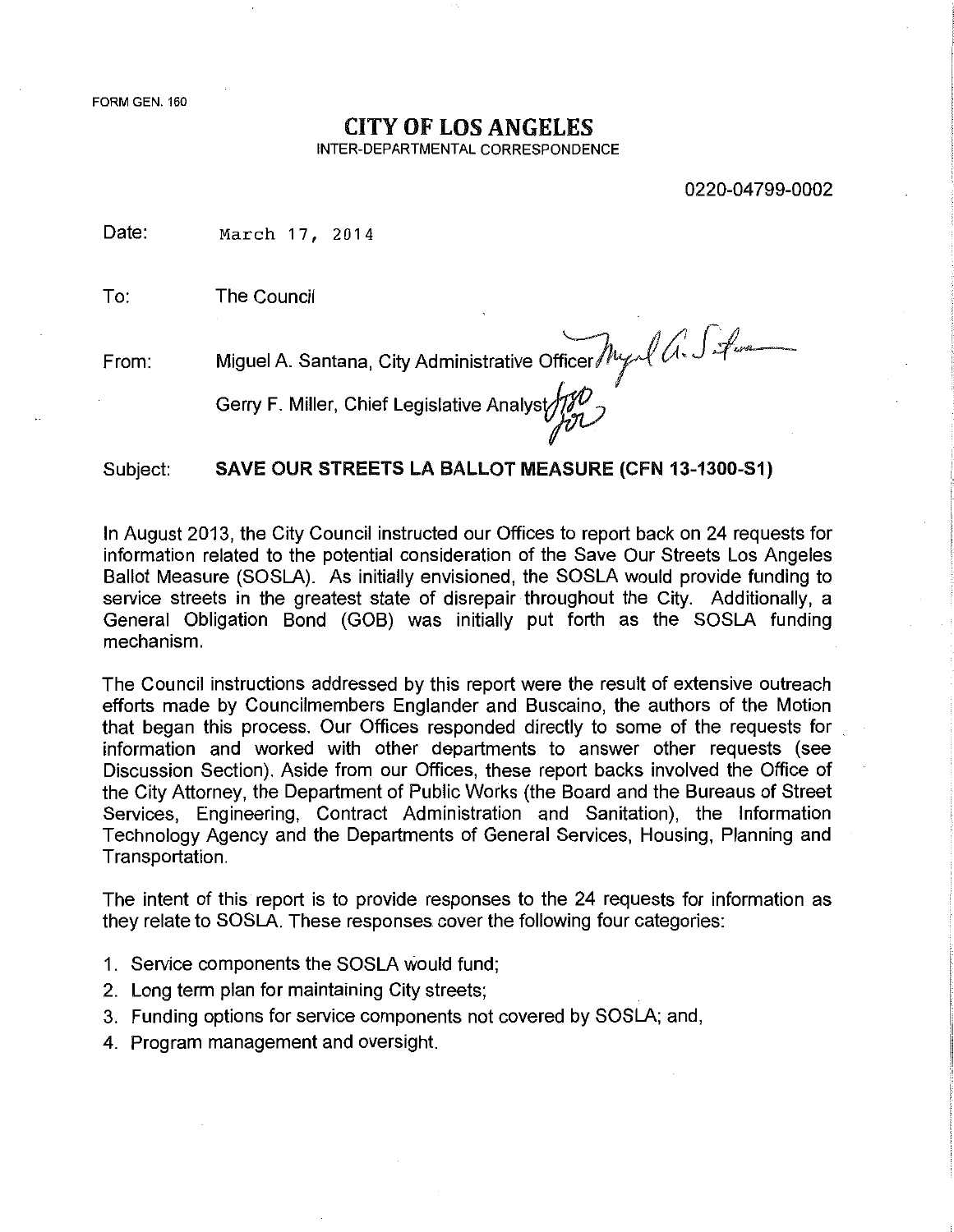To complete one of the requests for information, the Bureau of Engineering (BOE) engaged an independent civil engineering design expert (Harris & Associates) to review the Bureau of Street Services' estimate of a street repair program, which would include the rehabilitation of D and F rated (the most severe category) streets. Specifically, Harris & Associates reviewed the work program's magnitude and \$3 billion cost estimate, along with the feasibility of a 10 year program duration and construction schedule. Reports from the Bureau of Engineering and Harris & Associates are attached (Attachments 1 and 2). These reports state that a 10 year program duration composed of planning, construction and closeout periods is not likely feasible for a variety of reasons provided in their reports. They recommend a 20 year program duration composed of 3 years for planning, 15 years for construction and 2 years for closeout. Because of the annual escalation of costs, the extended program duration of 20 years (with a 2015 commencement) raises the cost estimate to \$3.86 billion. This scenario is illustrated in the Harris & Associates report.

Given the revised cost estimate, we reviewed numerous potential funding sources for SOSLA. These included:

- Use of existing funding sources such as Proposition C, Measure R, Gas Tax and Street Damage Funds. Use of these funding sources would increase pressure to reduce other critical City services such as street sweeping, traffic sign and signal maintenance, pedestrian and bicycle safety programs, pavement preservation and maintenance of bridges and tunnels. Even if 100 percent of these funding sources were used for SOSLA, they are unlikely to provide sufficient funding. (Attachment 3);
- Use of the General Fund would limit the ability to provide adequate funding for critical public safety services;
- Use of other funding mechanisms such as the Parking Occupancy Tax, Refuse Collection Franchise Fees and Documentary Transfer Tax would not generate enough General Fund revenue for SOSLA;
- Use of a voter approved General Obligation Bond (GOB) or Special Tax Assessment. Both of these property tax funding mechanisms are not recommended for the following reasons:
	- o Neither reflects citizen input received at public meetings held to discuss SOSLA. At these meetings, attendees preferred a funding mechanism that would not place the entire burden on property owners but rather spread it across as many users of the streets as possible;
	- $\circ$  GOBs involve added costs in the form of interest payments, as well as, debt issuance and debt administration costs;
	- o Funding derived from GOBs is limited to capital improvements. Therefore, some of this funding could not be used for certain needed street repair work; and,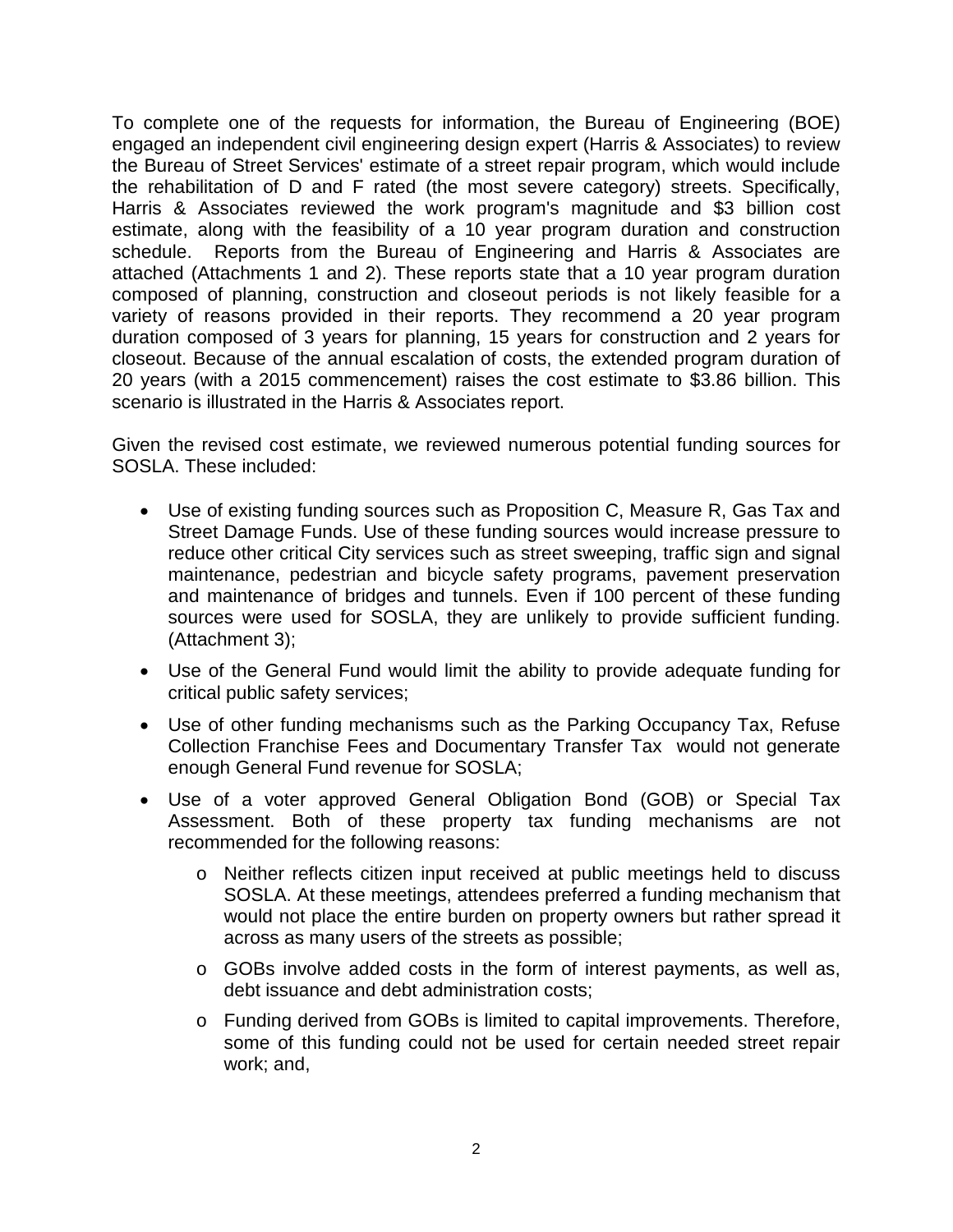- o Although Special Tax Assessments can be used as a pay-as-you-go funding mechanism, they involve the calculation of the benefit received by each property owner. This would be burdensome to administer for a Citywide street repair program and would raise the overall cost of repairs. Additionally, costs for individual property owners could vary significantly with some having little or no assessment and others having higher assessments.
- Use of a voter approved sales tax increase would spread the costs for the street repairs to a broader spectrum of the infrastructures' users, including those who do not live within the City but still use the City's streets. Additionally, it would serve as a pay-as-you-go funding mechanism at a lower cost.

Given the above review, our Offices recommend that a half-cent sales tax increase serve as the SOSLA funding mechanism, and that the funding be used for a street repair program, as well as, a much needed sidewalk repair program. The street repair program would rehabilitate D and F rated (the most severe category) streets and install curb ramps where warranted. The sidewalk repair program would focus on the removal of barriers to mobility on City sidewalks. An SOSLA designed to fund these service components would serve as the foundation and provide opportunities to pursue additional potential funding for other program options discussed in this report. A halfcent sales tax increase that would sunset after 15 years would provide an estimated total of \$4.5 billion in funding. This would provide funding required to repair the City's worst streets (estimated at \$3.86 billion) and provide funding (potentially \$640 million) for the repair of the City's worst sidewalks.

A half-cent sales tax increase is recommended over a General Obligation Bond as the SOSLA funding mechanism for the following reasons:

- It spreads the costs for the street repair and sidewalk repair programs to a broader spectrum of the infrastructures' users, including those who do not live within the City but still use the City's streets. An important message communicated by participants of public outreach meetings has been that the SOSLA not be solely financed by property owners;
- It is estimated that a half-cent sales tax increase would generate sufficient revenue to fund the proposed repairs within the 15 year construction window recommended by the Bureau of Engineering and Harris & Associates;
- A half-cent sales tax increase would enable the street repair and sidewalk repair programs to be financed on a "pay-as-you-go" basis unlike a General Obligation Bond, which would require the payment of interest and a repayment schedule that would extend significantly beyond 15 years; and,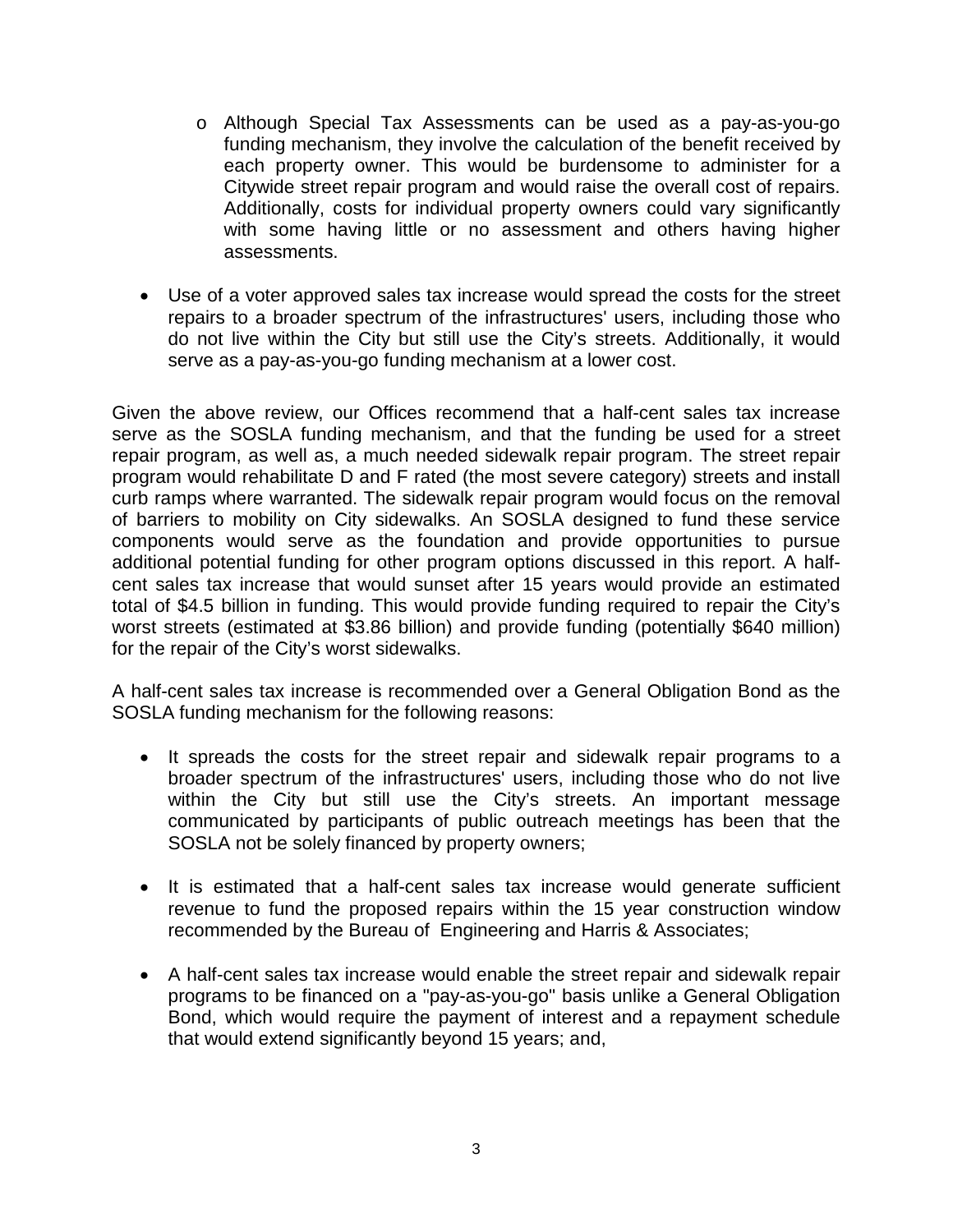• In our April 2013 report regarding the use of a GOB funding mechanism, we estimated that for a 10 year, \$3 billion street repair program the owner of a \$350,000 home would pay an average of \$121 more in property taxes per year (approximately 33 cents per day), over a 29 year period. With a half-cent sales tax increase, which sunsets in 15 years, we currently estimate that for 20 year street and sidewalk repair programs funded at \$4.5 billion, a City household would pay approximately \$91 per year for 15 years (approximately 25 cents per day) as illustrated on page 13 of the Discussion.

Additional information on a proposed sales tax increase is provided in the Discussion Section A and Attachment 4.

## **Service Components the SOSLA Would Fund**

*Rehabilitation of D and F Rated Streets and Warranted Curb Ramp Installations (Street Repair Program)*

The magnitude of the recommended street repair program, if not properly planned and executed, would cause significant disruption to communities and traffic patterns across the City. Therefore, the program would require the City to develop a strategic and coordinated implementation plan to prioritize streets to ensure that vehicular movement is not unduly constrained.

Staff considered a 10 year, 15 year, and 20 year construction period for street repairs and warranted curb ramp installations. Multiple scenarios were thoroughly reviewed. A 10 year construction period appears to be a significant challenge. A 15 year construction period appears to be more feasible as it accounts for a more practical scale of construction on an annual basis and minimizes escalation costs. Additionally, the BOE estimates that three years would be needed to properly prepare, plan and coordinate with other agencies before commencement of construction work, and two years would be needed for project and program closeout following the construction period. Therefore, the street repair program under this scenario would take 20 years to complete with commencement in 2015 and a median cost estimate of \$3.86 billion. This scenario is illustrated in the Harris & Associates report. The \$3.86 billion amount assumes a three percent annual cost escalator throughout the duration of the street repair program to account for inflation.

## *Sidewalk Repair Program*

One of the August 2013 report backs was that our Offices, with assistance from the Bureau of Street Services (BSS), provide cost estimates, and report on the feasibility of including a sidewalk repair program as part of SOSLA. Based on community input obtained from outreach efforts, sidewalk repair is of high priority. We recommend inclusion of a sidewalk repair program with funding from SOSLA because both focus on the repair of existing infrastructure, instead of creating new infrastructure, and both address existing City liability.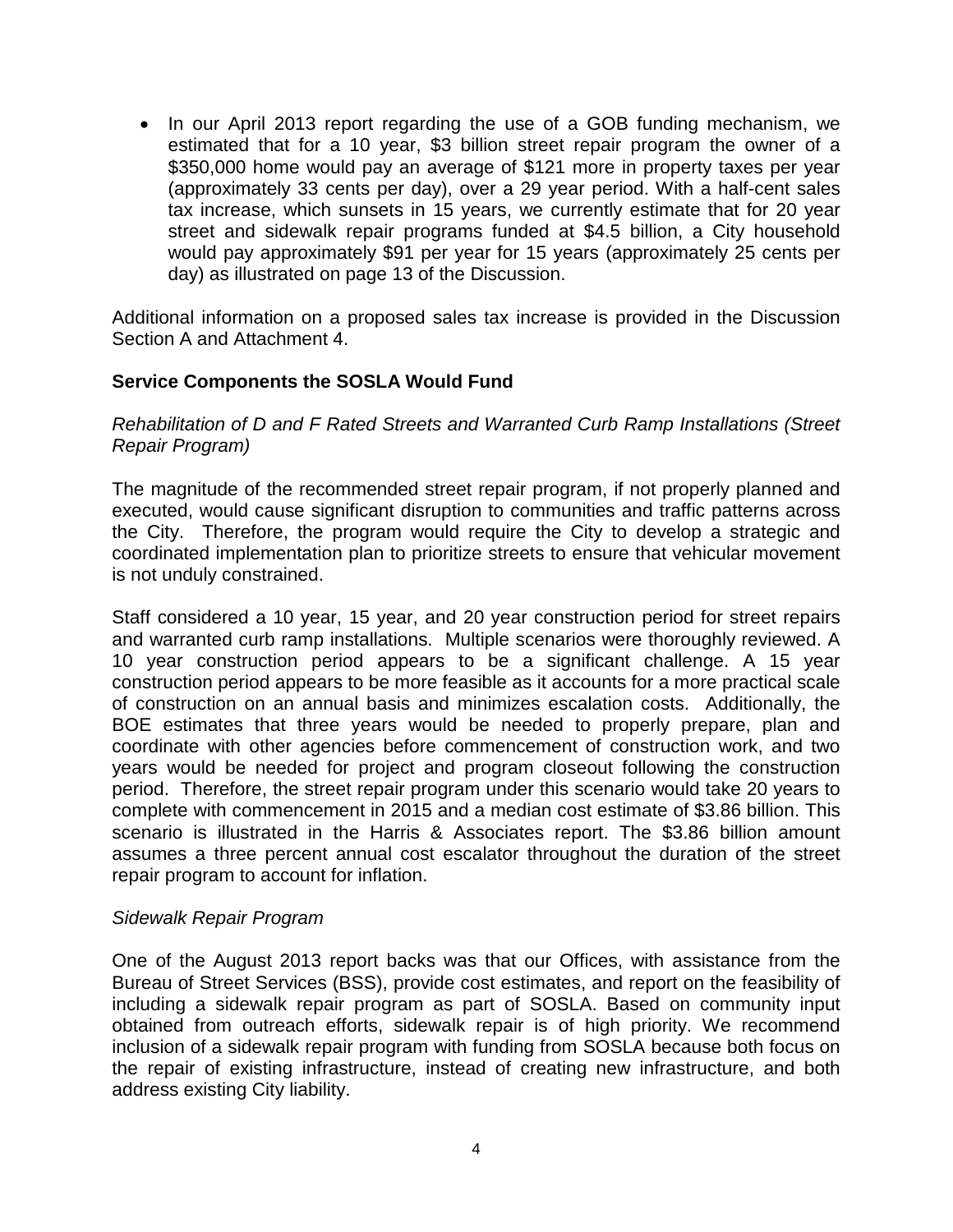The Bureau of Street Services does not currently have complete data regarding the condition of City sidewalks. Based on limited observations, BSS estimates that approximately 40 percent of the City's sidewalks may be in need of repair/replacement with a majority of them having been damaged by tree roots. It is unclear how much funding would be required to address all needed sidewalk repairs. This proposal would provide up to approximately \$640 million of the estimated incremental half-cent sales tax revenue to be used on sidewalk repairs. Although the proposed funding mechanism would go towards street and sidewalk repairs, it is recommended that separate street repair and sidewalk repair programs be established and operated for the following reasons:

- Sidewalk barrier removal and mobility is an issue that deserves a singular focused effort and will require close coordination with urban forestry efforts to ensure that tree root damage is effectively addressed;
- Sidewalk repair projects could be overshadowed by large roadway reconstruction projects if both are operated under a singular work program;
- While there is overlap between both street and sidewalk repair efforts and a definite need to coordinate closely to ensure efficiencies, not all failed streets will require sidewalk repair;
- The initial focus and strategy in the sequencing of repairs will likely differ significantly between programs. For example, a focus on pedestrian access issues for sidewalks will likely lead to an early focus on high pedestrian traffic areas first, while a focus on street damage issues will likely lead to attention on significantly damaged roadways; and,
- The street repair program is further along with a detailed cost estimate that was prepared over the past several months using data collected over multiple years, and validated through sampling performed by Harris & Associates. The scope and cost of the sidewalk repair program is still in the early stages of development.

## **Long Term Plan for Maintaining City Streets**

In our joint report, dated April 2, 2013, our Offices advised that a successful street repair program would be contingent upon also providing sufficient funding to the City's Pavement Preservation Program and the Physical Plant Capital Improvement Program both during and after implementation of SOSLA.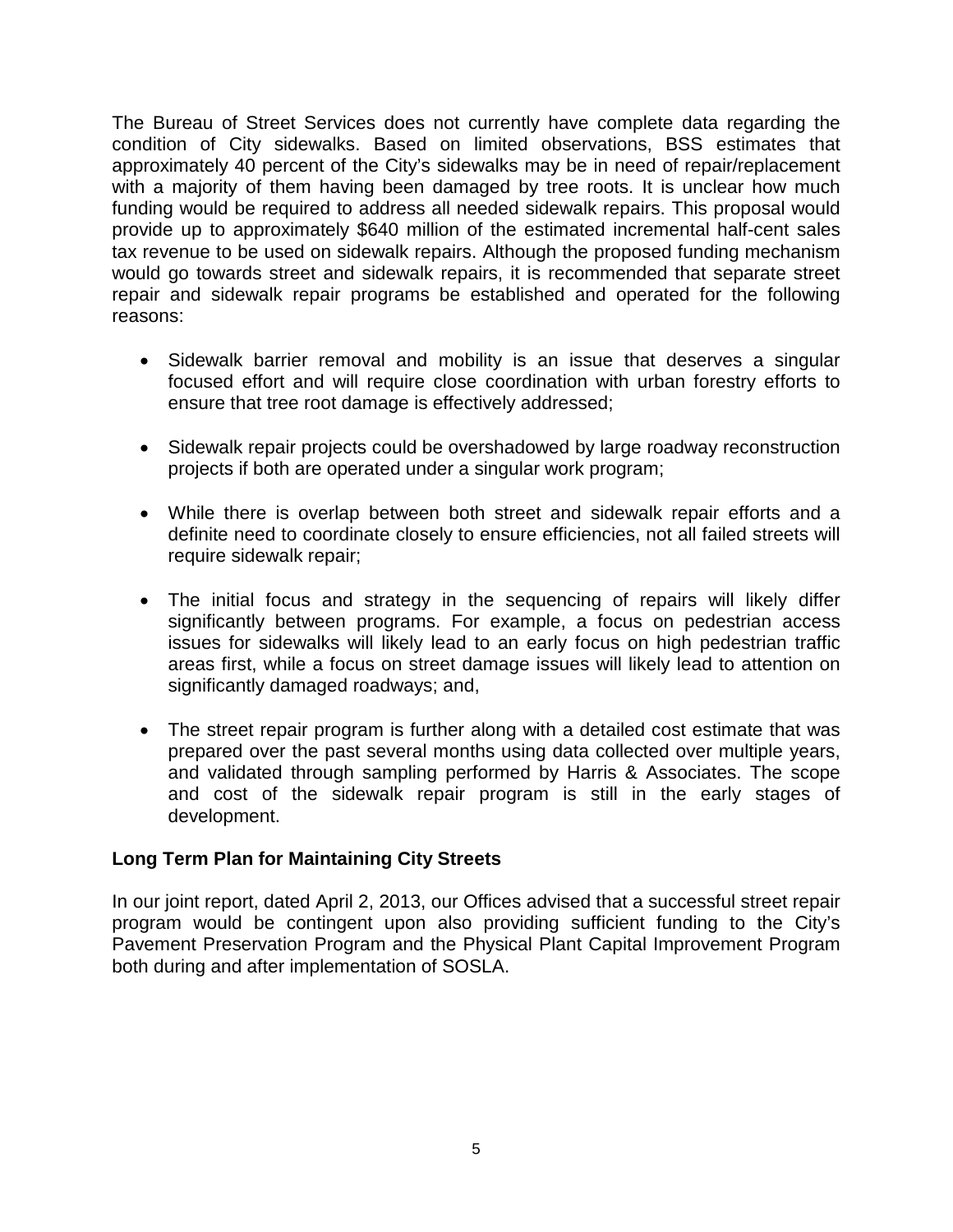#### *Pavement Preservation Program*

We estimated that it will cost approximately \$3 billion to continue the Pavement Preservation Program (PPP) over the life of the SOSLA Program. This is important to avoid creating a large inventory of new failed streets while repairing the current inventory of failed streets.

Additionally, we project that cost increases will continue to challenge the City in providing sufficient funding for this Program. Discipline will be required to ensure that this is properly funded during the course of the proposed SOSLA Program.

#### *Capital Improvement Program*

The Capital Improvement Program (CIP) has historically included repair to some significant failed streets (generally those that are collapsing or have serious structural issues and are a public safety concern). The funding provided for SOSLA would also allow the City to address these types of projects (e.g. Paseo Del Mar; Asilomar; various bulkheads and retaining walls). Other CIP items such as ventilation fans for tunnels, guardrails, and berm replacement will still require funding separate from SOSLA.

## **Funding Options for Service Components not Covered by SOSLA**

The SOSLA will provide opportunities to accomplish multiple goals. Focused effort should be made to develop other revenue streams (including grant opportunities) to allow for the leveraging of SOSLA funds to construct appropriate green street elements, streetscape (complete street) elements, cool street elements, and Great Street neighborhoods. Descriptions for these items are provided in the Discussion section and corresponding attachments.

## **Program Management and Oversight**

The SOSLA funds should be overseen by the City Council through an Administrative Oversight Committee and Citizens' Oversight Advisory Committee. This is a successful formula the City has used to oversee GOB funds and corresponding programs/projects. The Discussion section herein provides further information.

Implementation of street and sidewalk repair programs funded by SOSLA will be done in the most cost-effective manner. This will include the use of both City staff and contractors as described on page 5 of the Bureau of Engineering report (Attachment 1).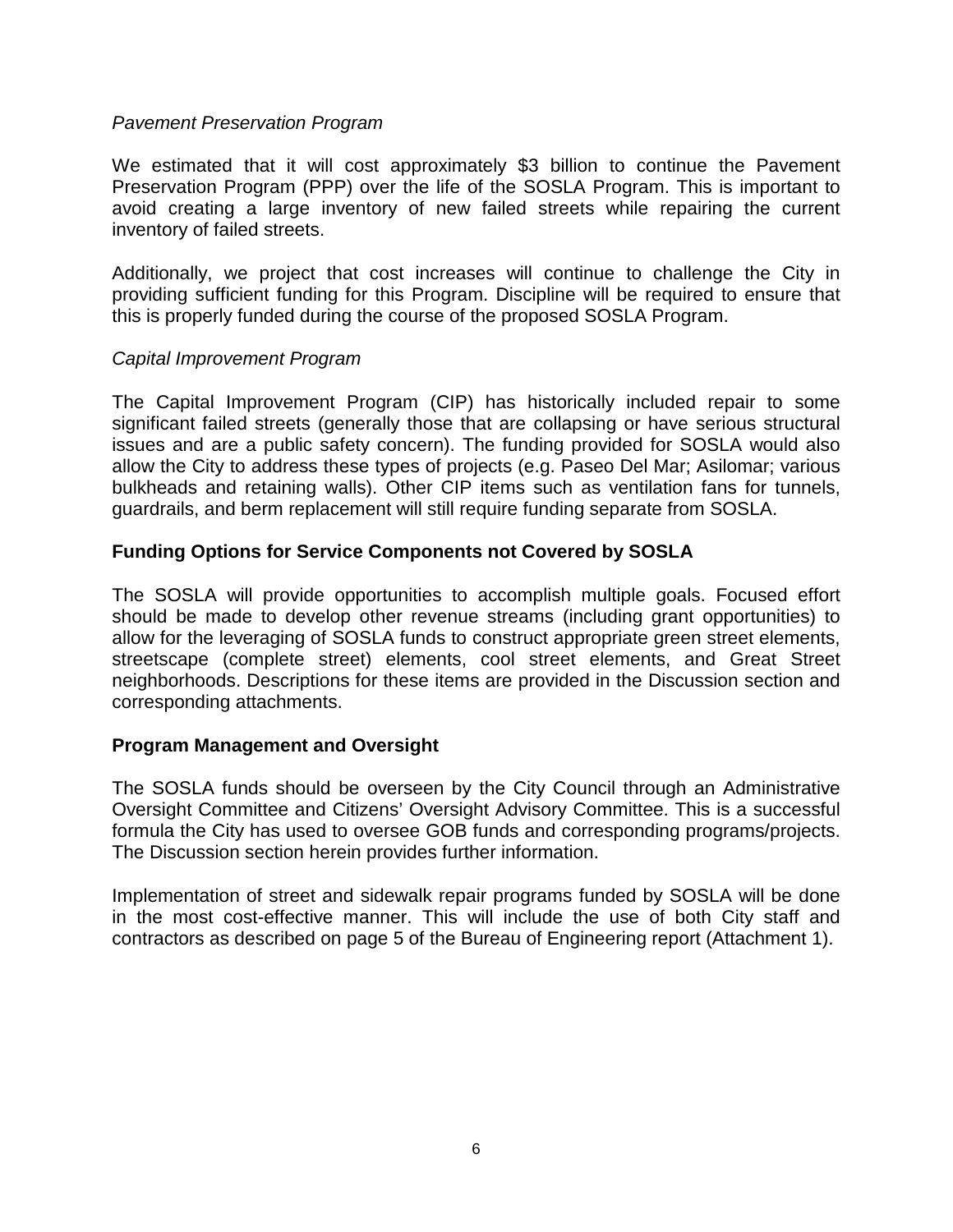# **Items Recommended Regardless of the Disposition of the SOSLA Ballot Measure**

In our research, we found two items that we recommend the Council and Mayor approve regardless of the disposition of the SOSLA Ballot Measure. They are as follows:

# *Public Right-of-Way Reservation System*

We were instructed to report back, with the assistance of BOE, BSS and the Bureau of Contract Administration with recommendations for procuring a new, cloud-based, public right-of-way activity coordination software system (C.F. 13-0612). We also asked the Information Technology Agency (ITA) to assist with this evaluation. As a response to this request, ITA submitted a report on the City's existing Public Way Reservation System (Attachment 16).

ITA and BOE led an evaluation of two potential options:

- 1. Enhancing the City's existing Public Way Reservation System; and,
- 2. Utilizing a privately owned system called Envista.

ITA recommends that BOE be provided \$200,000 to enhance the Public Way Reservation System. In addition, City department administrative and electronic processes must be strengthened to ensure accurate and timely information is provided to the System. We concur with the ITA recommendation. Whether SOSLA is approved or not, this is recommended to allow the City to provide more clear, timely and transparent communication to the public of all potential road work and closure activity.

## *Street Cut Moratorium Extension*

We were instructed to report back on potential changes to the Street Damage Ordinance and Program. We discovered that other cities have a five year street cut moratorium while the City of Los Angeles has a one year moratorium. We believe that City streets are a valuable investment worthy of protection. Therefore, it is recommended that the City increase the street cut moratorium from one year to five years, whether the SOSLA is approved or not. This will help reduce the rate at which streets deteriorate.

## **Timeline and Next Steps**

The timeline for placement of the SOSLA Ballot Measure on the November 2014 Ballot is as follows:

July 2, 2014 Last day for the Council to adopt a motion requesting the City Attorney to prepare resolutions placing proposed measures on the ballot [Election Code Section 601(a)].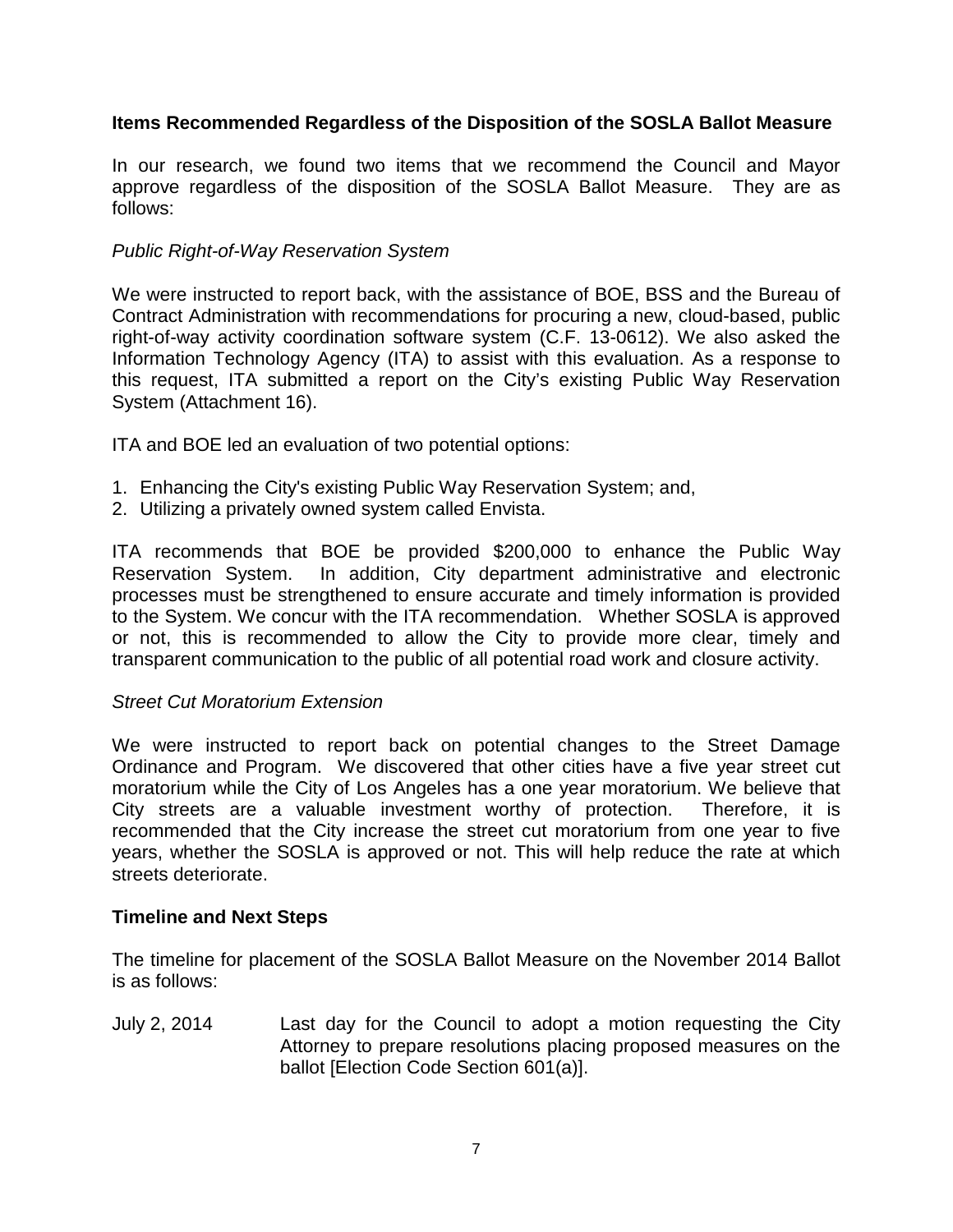- July 16, 2014 Last day for Council adoption of all resolutions placing proposed measures on the ballot [Election Code Section 601(b)].
- August 8, 2014 Last Day for Council to request consolidation with State General Election [California Elections Code 10403].
- August 11, 2014 Last day to file ballot arguments with the City Clerk [Election Code Section 605(e)].
- August 21, 2014 Last day to file rebuttal arguments with the City Clerk [Election Code Section 605(e)]
- August 26, 2014 Last day to file impartial summaries and financial impact statements with the City Clerk [Election Code Sectiion 604(a)].

The City Clerk estimates that placement of the SOSLA ballot measure on the November 2014 ballot will cost approximately \$4.4 million.

# **RECOMMENDATIONS**

That the Council, subject to the approval of the Mayor:

- 1. Request the City Attorney, working with the Chief Legislative Analyst and City Administrative Officer, to prepare resolutions and an ordinance for a November 2014 ballot measure to enact a one-half cent sales tax over a 15 year period and dedicate resulting revenue towards the rehabilitation of D and F rated (the most severe category) streets, the installation of curb ramps where warranted, and sidewalk repairs aimed at the removal of barriers to mobility, and further, request the Mayor to include in his fiscal year 2014-15 proposed budget funding for said ballot measure;
- 2. Request the City Attorney, working with the City Administrative Officer, to prepare and present appropriate material for the Council to approve an SOSLA Oversight Structure consistent with this joint report from the CLA and CAO and report back to Council concurrently with the ballot measure for the enactment of the above sales tax measure;
- 3. Modify the Street Damage Repair Program as follows:
	- a. Request the City Attorney to prepare, and present for Council consideration an ordinance to increase the current moratorium on excavations in streets resurfaced from one year to five years, unless the permittee resurfaces the entire block curb face to curb face and/or intersection containing such cuts and/or excavations;
	- b. Request the City Attorney to work with the Bureau of Contract Administration to amend Section 62.02(f)2., Article 2, Chapter VI of the Los Angeles Municipal Code to modify the exception to requiring utility companies and their contractors to provide liability insurance;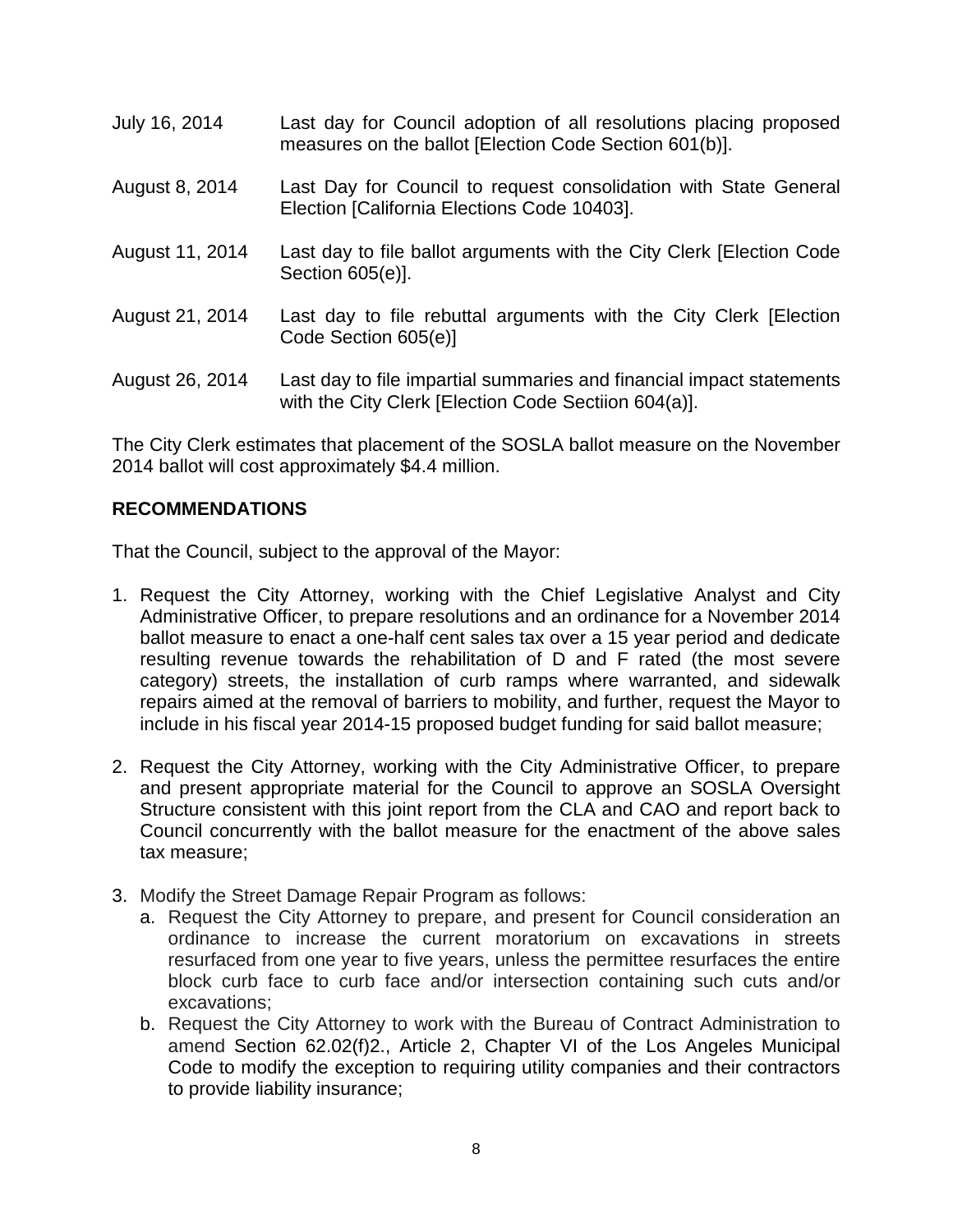- c. Request the City Attorney to work with the Bureau of Contract Administration to amend Section 62.02(g), Article 2, Chapter VI of the Los Angeles Municipal Code to require all utility owners to provide to the Bureau of Contract Administration (Inspector of Public Works), written affidavits designating their authorized representative (contract/subcontractor) who will be performing the work described in a permit;
- d. Request the City Attorney to work with the Bureau of Contract Administration to amend Section 62.04(b), Article 1, Chapter VI of the Los Angeles Municipal Code to include notification requirements on permits for utility service work cuts of less than 100 square feet;
- e. Instruct the Bureau of Street Services to report back with recommendations relative to the current Street Damage Restoration Fee to account for the increase in salaries and materials that has occurred since the last fee increases were approved eight years ago; and,
- f. Request the City Attorney, City Administrative Officer, and the Bureau of Contract Administration to report back within 90 days with recommendations to increase the City's current fines and penalties associated with failing to comply with the City's permit requirements.
- 4. Instruct the Bureau of Engineering, with support from the Information Technology Agency as required, to immediately proceed to enhance the Public Way Reservation System (PWRS) to provide a more customer friendly public interface and to increase the accuracy and depth of available information; and,
	- a. Instruct the City Administrative Officer to work with all departments and FilmLA to ensure that data provided to the PWRS is complete and is refreshed as frequently as possible and report back within 90 days;
	- b. Subject to the approval of the Mayor, instruct the City Engineer and request the Controller to appropriate \$200,000 of available cash within the Engineering Special Services Fund, Fund 682, Department 50, to a new account (Account number to be determined) entitled "PWRS Enhancement";
	- c. Authorize the City Engineer to execute a contract for information technology services to assist with the PWRS Enhancement, subject to City Attorney review; and,
	- d. Authorize the City Engineer, with the concurrence of the City Administrative Officer, to make any technical corrections required to carry out the intent of the Council and Mayor.
- 5. Should the Council desire to add Complete Street projects to the SOSLA Ballot Measure, it is recommended that the Council:
	- a. Instruct departments to give top priority to submitting requests for funding of Complete Streets to Metro's Call For Projects;
	- b. Instruct the Director of City Planning, the City Administrative Officer and the Chief Legislative Analyst to establish a template for use in future development agreements that will assist in the funding of Complete Street projects; and,
	- c. Should the proposed ballot measure be approved: